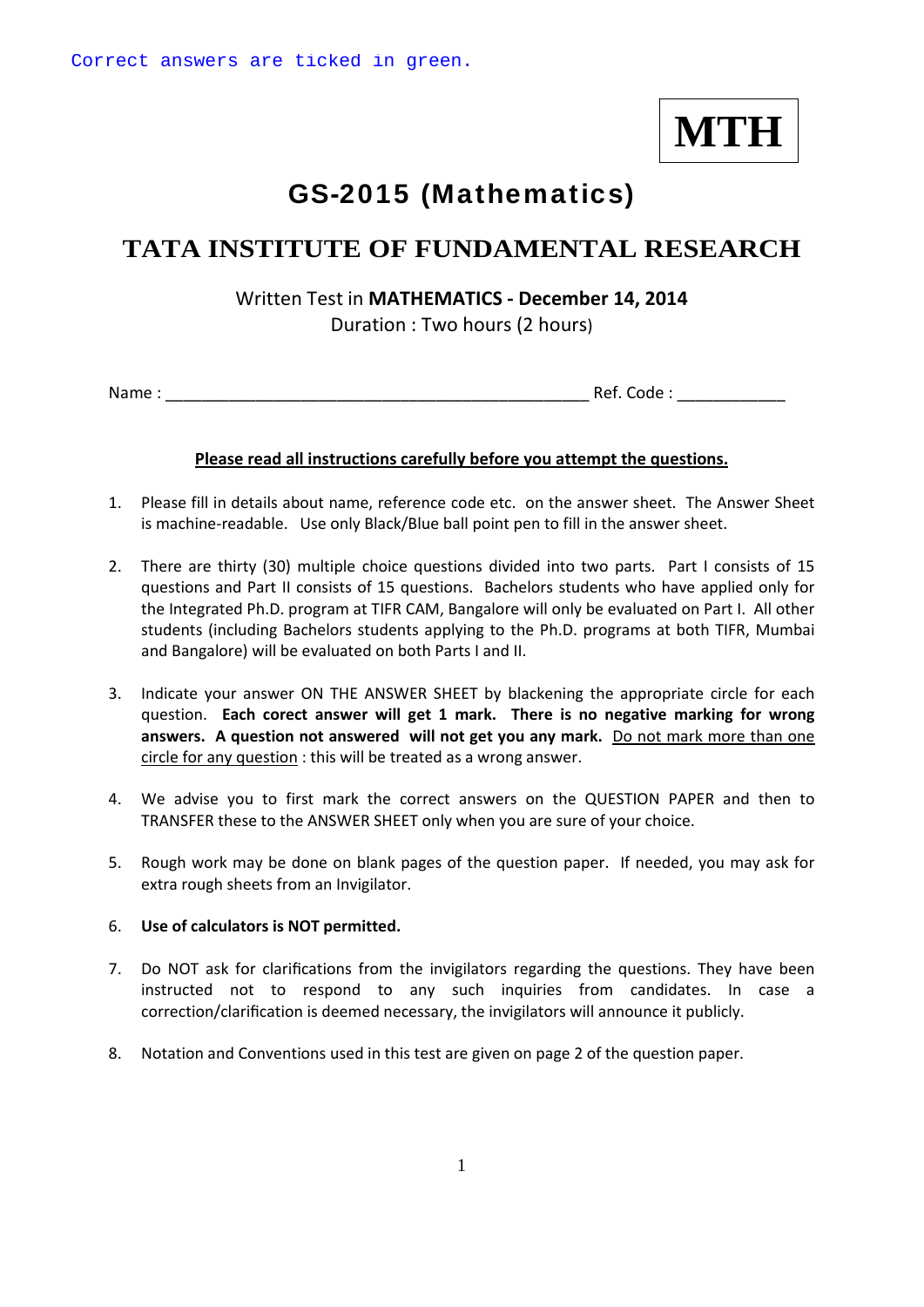### NOTATION AND CONVENTIONS

- $\mathbb{N} :=$  Set of natural numbers =  $\{1, 2, 3, \ldots\}$
- $\mathbb{Z} :=$  Set of integers
- $\mathbb{Q} :=$  Set of rational numbers
- $\mathbb{R} :=$  Set of real numbers
- $\mathbb{C} :=$  Set of complex numbers
- $\mathbb{R}^n := n$ -dimensional vector space over  $\mathbb{R}$

 $(a, b) := \{x \in \mathbb{R} | a < x < b\}$  $(a, b] := \{x \in \mathbb{R} | a < x \leq b\}$  $[a, b) := \{x \in \mathbb{R} | a \leq x < b\}$  $[a, b] := \{x \in \mathbb{R} | a \le x \le b\}$ 

A sequence is always indexed by the set of natural numbers.

The cyclic group with *n* elements is denoted by  $\mathbb{Z}_n$ . Unless stated otherwise, subsets of  $\mathbb{R}^n$  carry the induced topology. For any set  $S$ , the cardinality of  $S$  is denoted by  $|S|$ .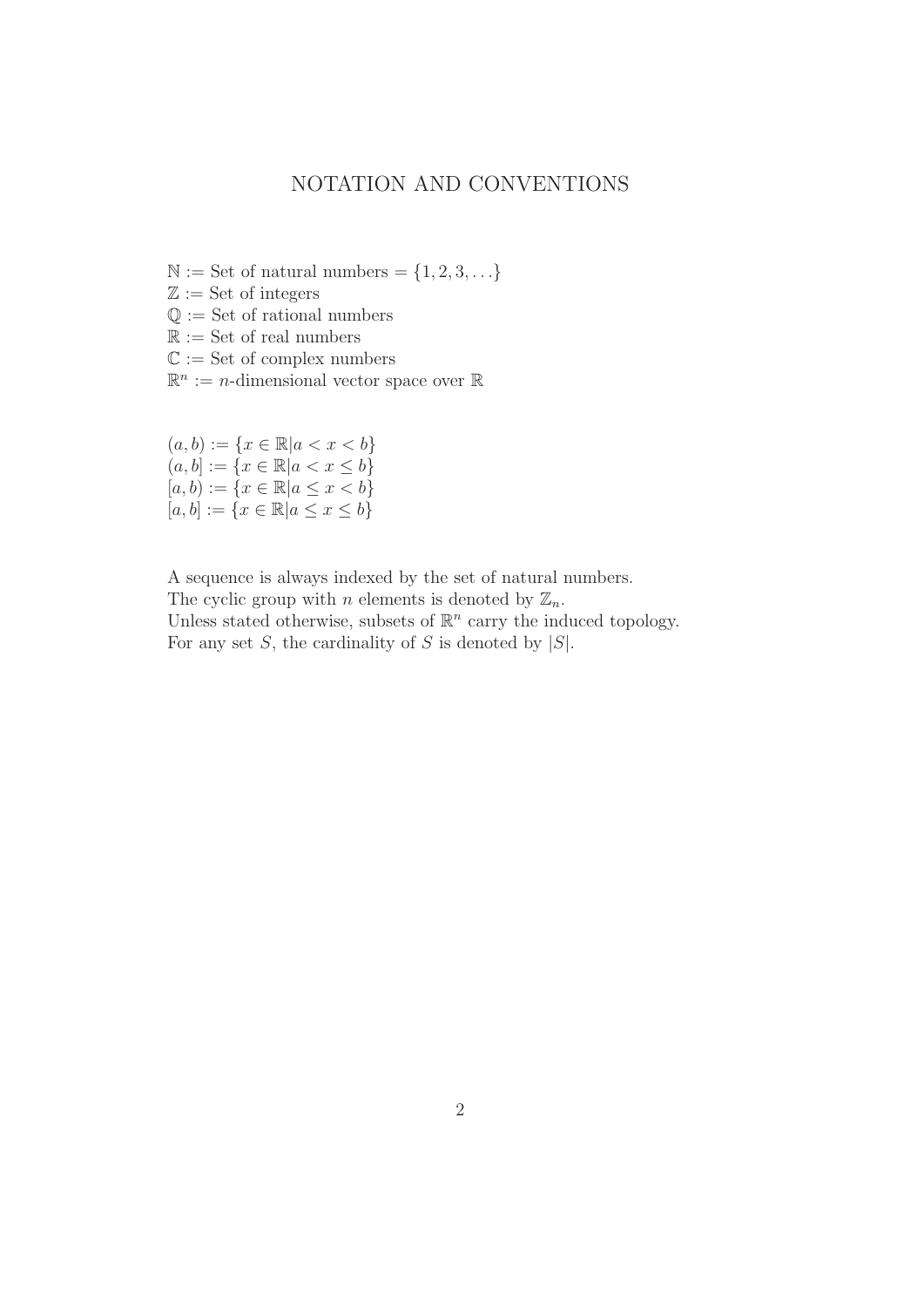## Part I

- 1. Let A be an invertible  $10 \times 10$  matrix with real entries such that the sum of each row is 1. Then
	- A. The sum of the entries of each row of the inverse of A is  $1\blacklozenge$
	- B. The sum of the entries of each column of the inverse of A is 1
	- C. The trace of the inverse of A is non-zero
	- D. None of the above.
- 2. Let  $f : \mathbb{R} \to \mathbb{R}$  be a continuous function. Which one of the following sets cannot be the image of  $(0, 1]$  under  $f$  ?
	- A. {0} B.  $(0, 1)$ C.  $[0, 1)$ D. [0, 1].
- 3. Let A be a  $10 \times 10$  matrix with complex entries such that all its eigenvalues are non-negative real numbers, and at least one eigenvalue is positive. Which of the following statements is always false ?
	- A. There exists a matrix B such that  $AB BA = B$
	- B. There exists a matrix B such that  $AB BA = A \blacktriangleleft$
	- C. There exists a matrix B such that  $AB + BA = A$
	- D. There exists a matrix B such that  $AB + BA = B$ .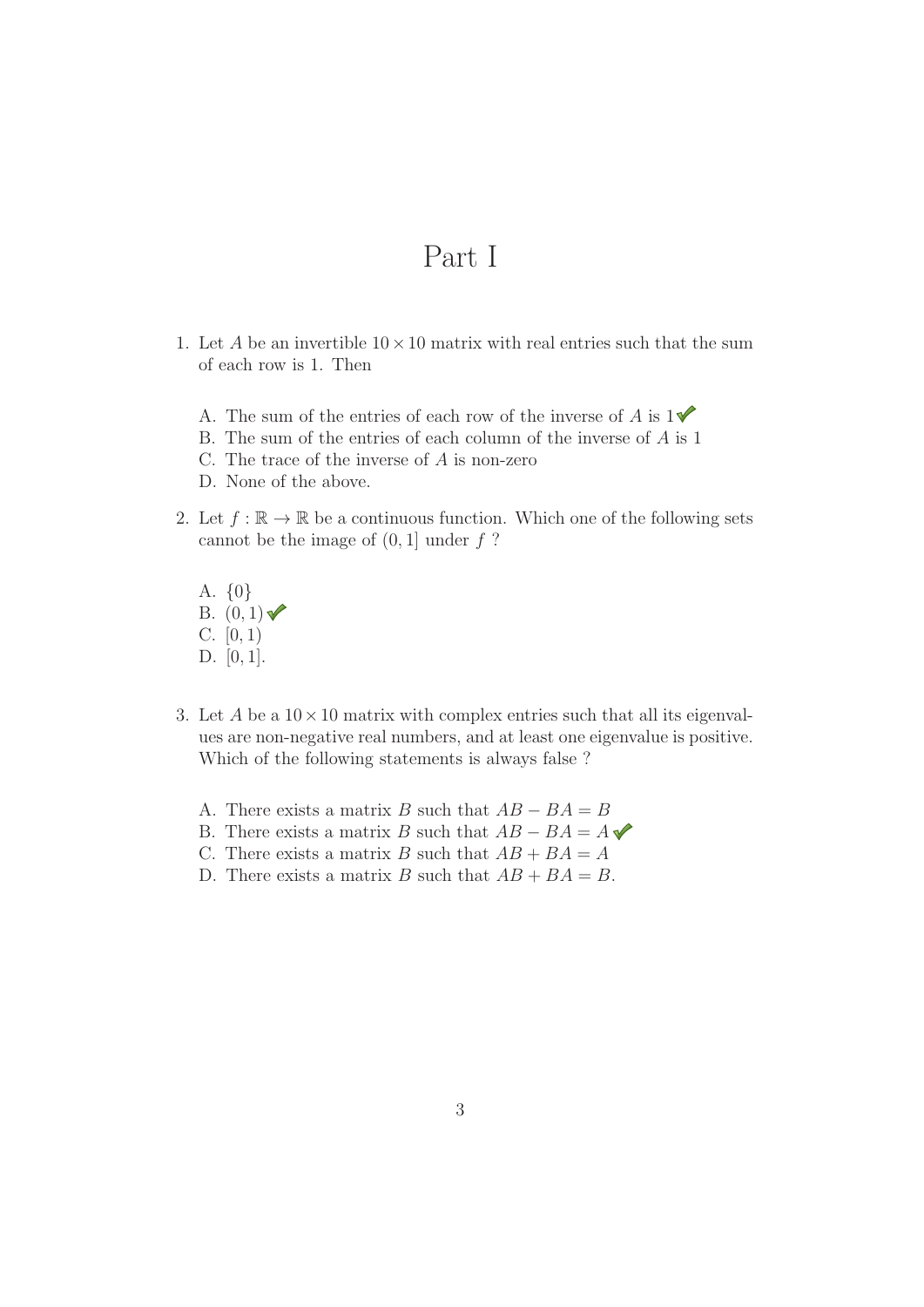- 4. Let S be the collection of (isomorphism classes of) groups G which have the property that every element of  $G$  commutes only with the identity element and itself. Then
	- A.  $|S| = 1$ B.  $|S| = 2$ C.  $|S| \geq 3$  and is finite D.  $|S| = \infty$ .
- 5. Let  $f : \mathbb{R} \to \mathbb{R}$  denote the function defined by  $f(x) = (1-x^2)^{\frac{3}{2}}$  if  $|x| < 1$ , and  $f(x) = 0$  if  $|x| \ge 1$ . Which of the following statements is correct?
	- A. f is not continuous
	- B. f is continuous but not differentiable
	- C.  $f$  is differentiable but  $f'$  is not continuous
	- D.  $f$  is differentiable and  $f'$  is continuous.
- 6. Let *A* be the  $2 \times 2$  matrix  $\begin{pmatrix} \sin{\frac{\pi}{18}} & -\sin{\frac{4\pi}{9}} \\ \sin{\frac{4\pi}{9}} & \sin{\frac{\pi}{18}} \end{pmatrix}$ . Then the smallest number  $n \in \mathbb{N}$  such that  $A^n = I$  is
	- A. 3  $B. 9V$ C. 18
	- D. 27.
- 7. Let f and q be two functions from  $[0, 1]$  to  $[0, 1]$  with f strictly increasing. Which of the following statements is always correct ?
	- A. If q is continuous, then  $f \circ q$  is continuous
	- B. If f is continuous, then  $f \circ g$  is continuous
	- C. If f and  $f \circ g$  are continuous, then g is continuous  $\checkmark$
	- D. If g and  $f \circ g$  are continuous, then f is continuous.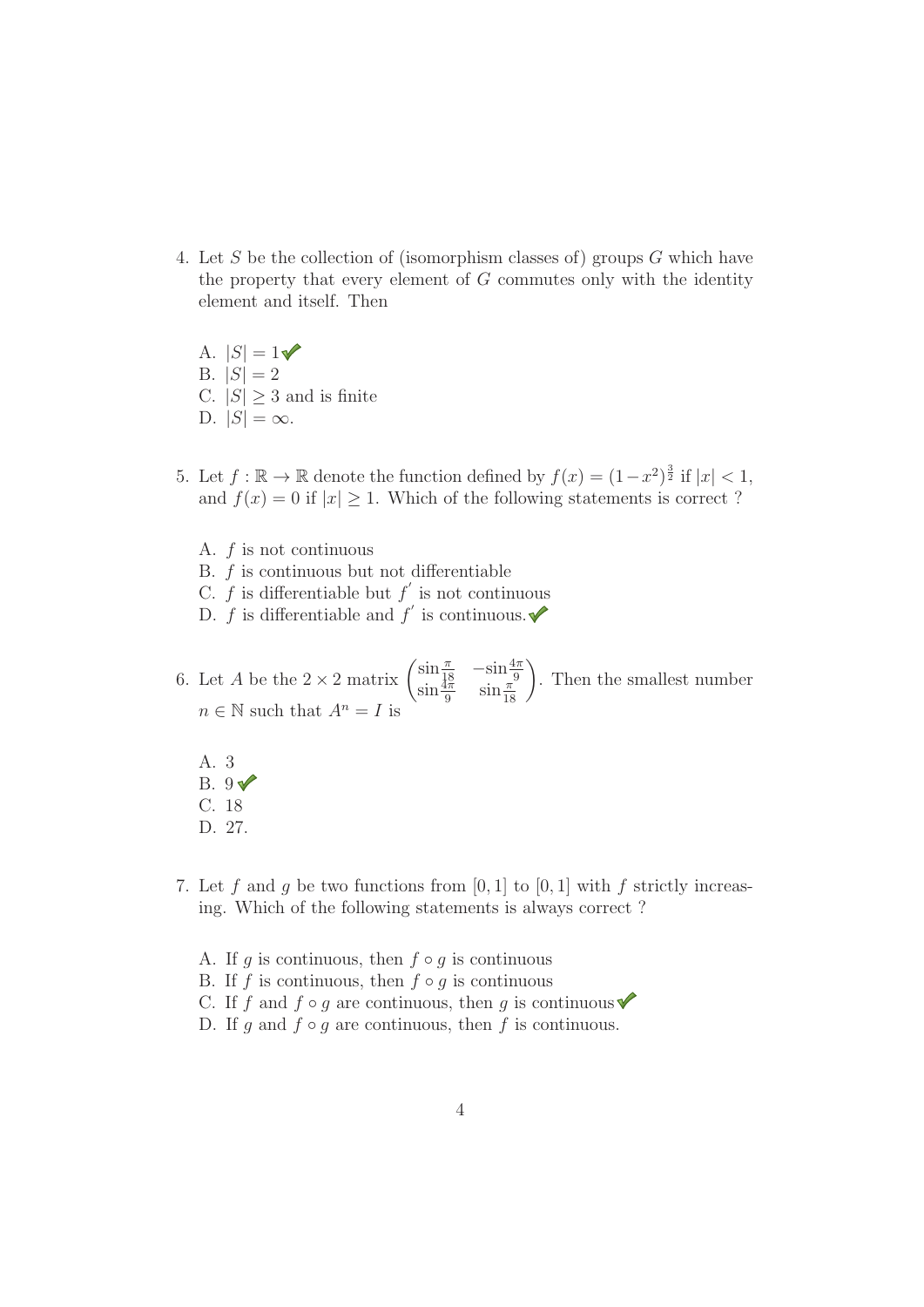8. Let 
$$
f(x) = \frac{e^{-\frac{1}{x}}}{x}
$$
, where  $x \in (0, 1)$ . Then, on  $(0, 1)$ 

- A.  $f$  is uniformly continuous  $\blacklozenge$
- B. f is continuous but not uniformly continuous
- C.  $f$  is unbounded
- D.  $f$  is not continuous.
- 9. Let  $\{a_n\}$  be a sequence of real numbers such that  $|a_{n+1} a_n| \leq \frac{n^2}{2^n}$  for all  $n \in \mathbb{N}$ . Then
	- A. The sequence  $\{a_n\}$  may be unbounded
	- B. The sequence  $\{a_n\}$  is bounded but may not converge
	- C. The sequence  $\{a_n\}$  has exactly two limit points
	- D. The sequence  $\{a_n\}$  is convergent.
- 10. For a group  $G$ , let  $Aut(G)$  denote the group of automorphisms of  $G$ . Which of the following statements is true ?
	- A. Aut $(\mathbb{Z})$  is isomorphic to  $\mathbb{Z}_2$   $\blacklozenge$
	- B. If G is cyclic, then  $Aut(G)$  is cyclic
	- C. If  $\text{Aut}(G)$  is trivial, then G is trivial
	- D. Aut $(\mathbb{Z})$  is isomorphic to  $\mathbb{Z}$ .
- 11. Let  $\{a_n\}$  be a sequence of real numbers. Which of the following is true ?
	- A. If  $\sum a_n$  converges, then so does  $\sum a_n^4$
	- B. If  $\sum |a_n|$  converges, then so does  $\sum a_n^2$
	- C. If  $\sum a_n$  diverges, then so does  $\sum a_n^3$
	- D. If  $\sum |a_n|$  diverges, then so does  $\sum a_n^2$ .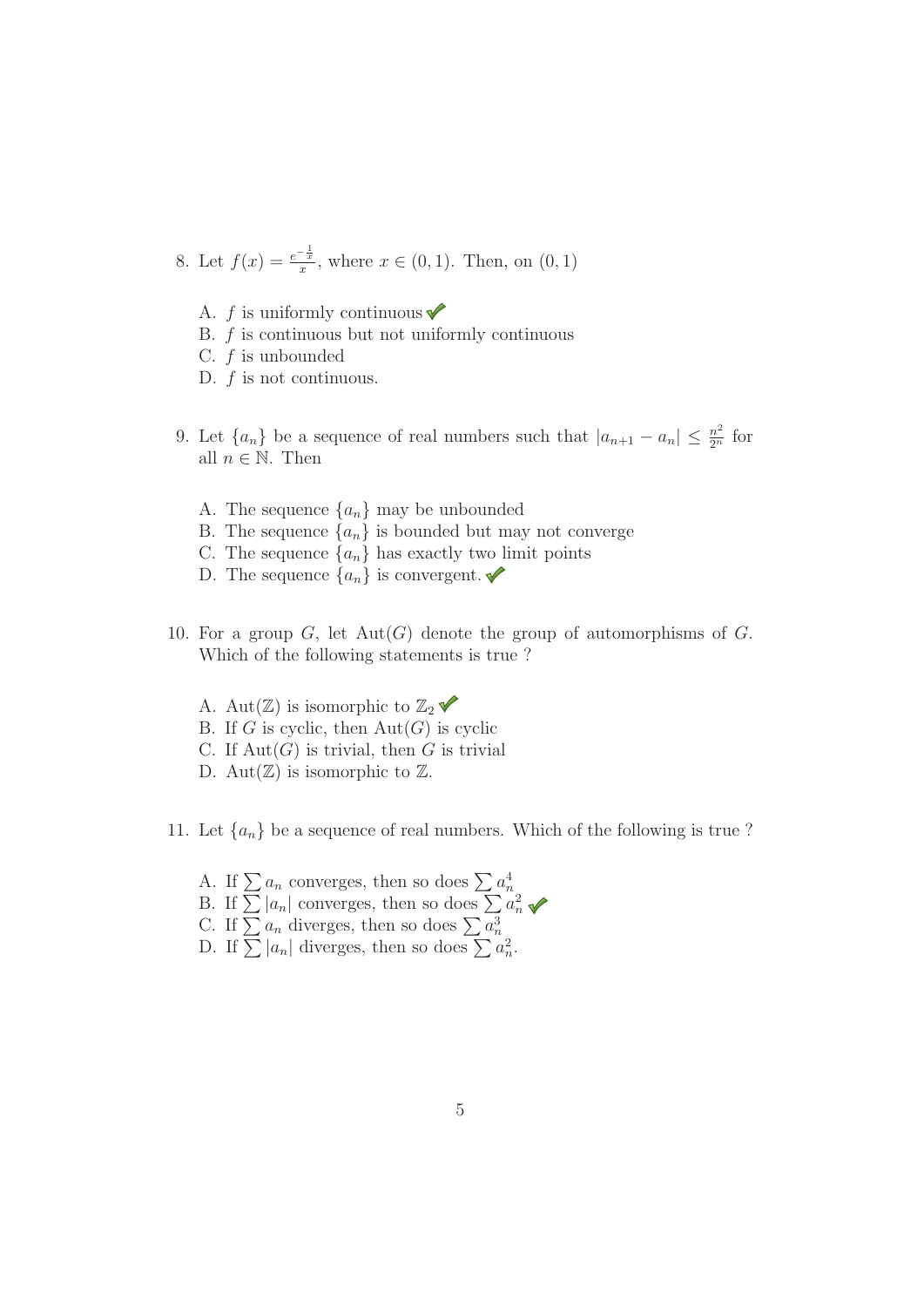- 12. Let  $f : \mathbb{R} \to \mathbb{R}$  be an infinitely differentiable function that vanishes at 10 distinct points in R. Suppose  $f^{(n)}$  denotes the *n*-th derivative of f, for  $n \geq 1$ . Which of the following statements is always true ?
	- A.  $f^{(n)}$  has at least 10 zeros, for  $1 \leq n \leq 8$
	- B.  $f^{(n)}$  has at least one zero, for  $1 \le n \le 9$
	- C.  $f^{(n)}$  has at least 10 zeros, for  $n \geq 10$
	- D.  $f^{(n)}$  has at least one zero, for  $n \geq 9$ .
- 13. For a real number  $t > 0$ , let  $\sqrt{t}$  denote the positive square root of t. For a real number  $x > 0$ , let  $F(x) = \int_{x^2}^{4x^2} \sin \sqrt{t} dt$ . If  $F'$  is the derivative of  $F$ , then
	- A.  $F'(\frac{\pi}{2}) = 0$ B.  $F'(\frac{\pi}{2}) = \pi$ C.  $F'(\frac{\pi}{2}) = -\pi$ D.  $F'(\frac{\pi}{2}) = 2\pi$ .
- 14. Let  $n \in \mathbb{N}$  be a six digit number whose base 10 expansion is of the form abcabc, where  $a, b, c$  are digits between 0 and 9 and  $a$  is non-zero. Then
	- A. n is divisible by 5
	- B.  $n$  is divisible by 8
	- C. *n* is divisible by  $13 \checkmark$
	- D.  $n$  is divisible by 17.
- 15. The series  $\sum_{n=1}^{\infty}$  $cos(3^n x)$  $2^n$ 
	- A. Diverges, for all rational  $x \in \mathbb{R}$
	- B. Diverges, for some irrational  $x \in \mathbb{R}$
	- C. Converges, for some but not all  $x \in \mathbb{R}$
	- D. Converges, for all  $x \in \mathbb{R}$ .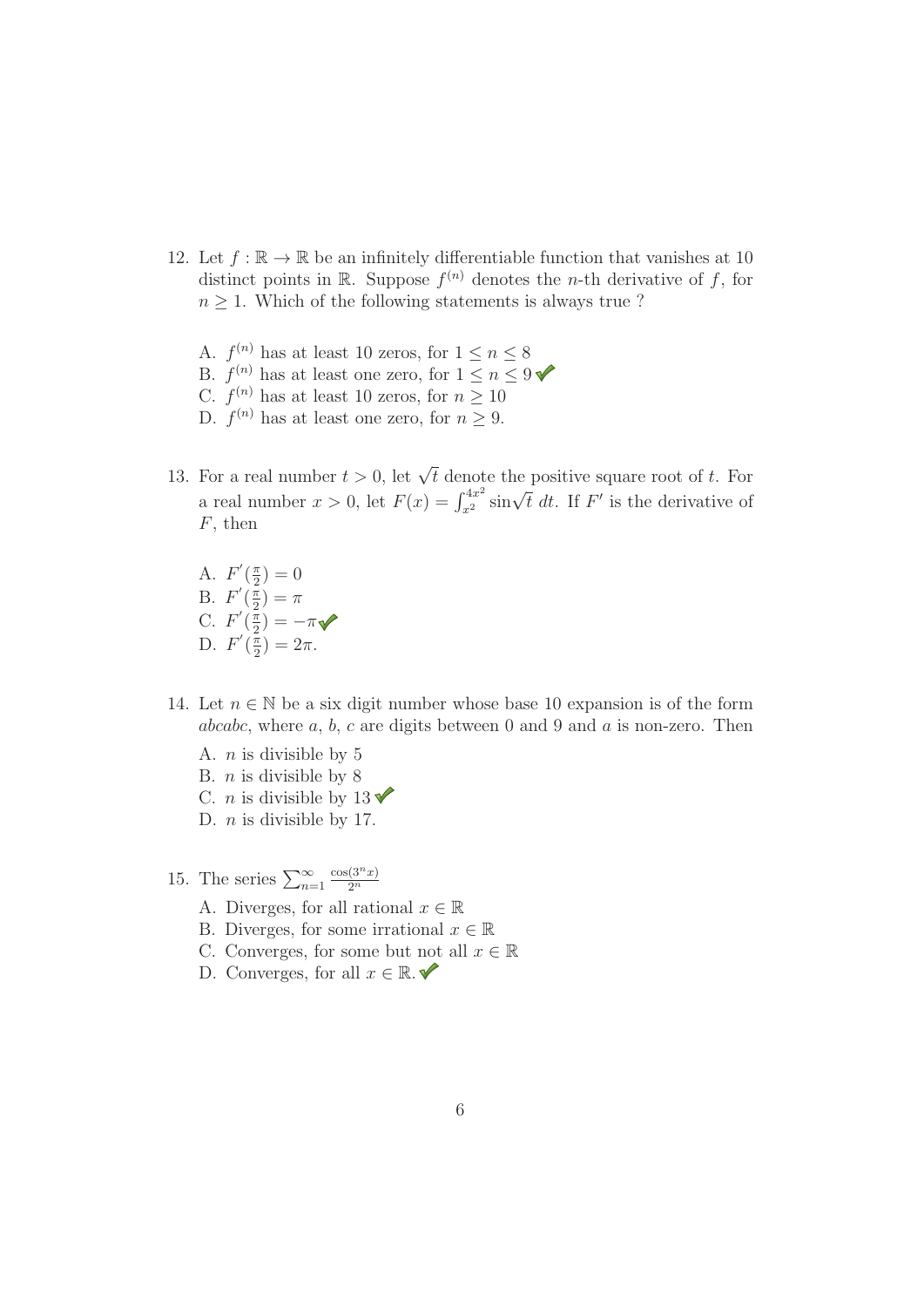# Part II

- 16. Let X be a proper closed subset of  $[0, 1]$ . Which of the following statements is always true ?
	- A. The set  $X$  is countable
	- B. There exists  $x \in X$  such that  $X \setminus \{x\}$  is closed
	- C. The set  $X$  contains an open interval
	- D. None of the above.  $\checkmark$
- 17. In how many ways can the group  $\mathbb{Z}_5$  act on the set  $\{1, 2, 3, 4, 5\}$ ?
	- A. 5 B. 24 C.  $25\sqrt{ }$ D. 120.
- 18. Let f be a function from  $\{1, 2, \ldots, 10\}$  to R such that

$$
\left(\sum_{i=1}^{10} \frac{|f(i)|}{2^i}\right)^2 = \left(\sum_{i=1}^{10} |f(i)|^2\right) \left(\sum_{i=1}^{10} \frac{1}{4^i}\right).
$$

Mark the correct statement.

- A. There are uncountably many f with this property  $\blacklozenge$
- B. There are only countably infinitely many  $f$  with this property
- C. There is exactly one such  $f$
- D. There is no such  $f$ .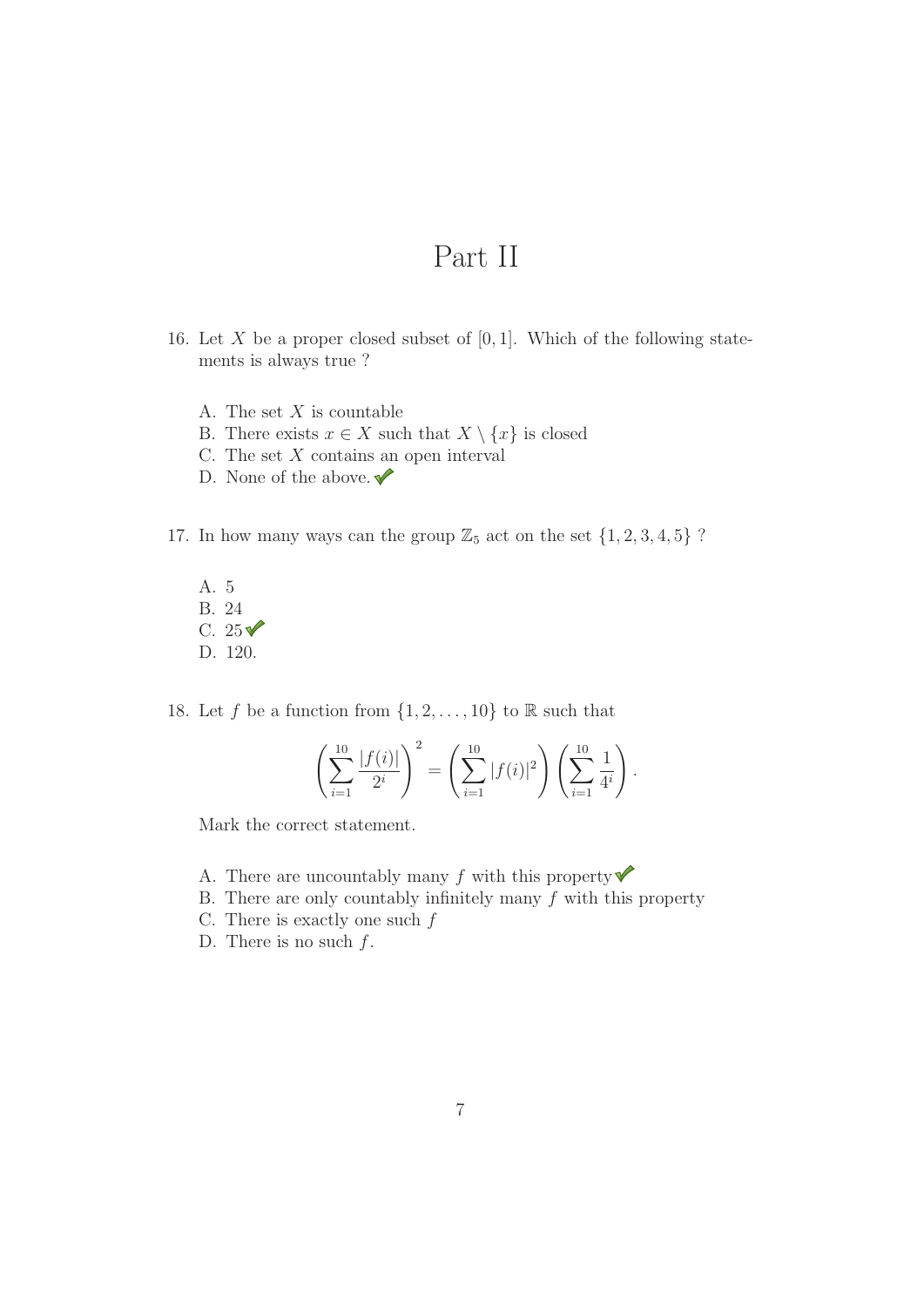- 19. Let  $U_1 \supset U_2 \supset \cdots$  be a decreasing sequence of open sets in Euclidean 3-space  $\mathbb{R}^3$ . What can we say about the set ∩ $U_i$ ?
	- A. It is infinite
	- B. It is open
	- C. It is non-empty
	- D. None of the above.  $\blacklozenge$
- 20. Let  $n \geq 1$  and let A be an  $n \times n$  matrix with real entries such that  $A^k = 0$ , for some  $k \geq 1$ . Let I be the identity  $n \times n$  matrix. Then
	- A.  $I + A$  need not be invertible B. Det( $I + A$ ) can be any non-zero real number C. Det( $I + A$ ) = 1 D.  $A<sup>n</sup>$  is a non-zero matrix.
- 21. Let  $f : [0,1] \to \mathbb{R}$  be a fixed continuous function such that f is differentiable on  $(0, 1)$  and  $f(0) = f(1) = 0$ . Then the equation  $f(x) = f'(x)$ admits
	- A. No solution  $x \in (0,1)$
	- B. More than one solution  $x \in (0,1)$
	- C. Exactly one solution  $x \in (0,1)$
	- D. At least one solution  $x \in (0,1)$ .
- 22. A complex number  $\alpha \in \mathbb{C}$  is called *algebraic* if there is a non-zero polynomial  $P(x) \in \mathbb{Q}[x]$  with rational coefficients such that  $P(\alpha) = 0$ . Which of the following statements is true ?
	- A. There are only finitely many algebraic numbers
	- B. All complex numbers are algebraic
	- C.  $\sin(\frac{\pi}{3}) + \cos(\frac{\pi}{4})$  is algebraic
	- D. None of the above.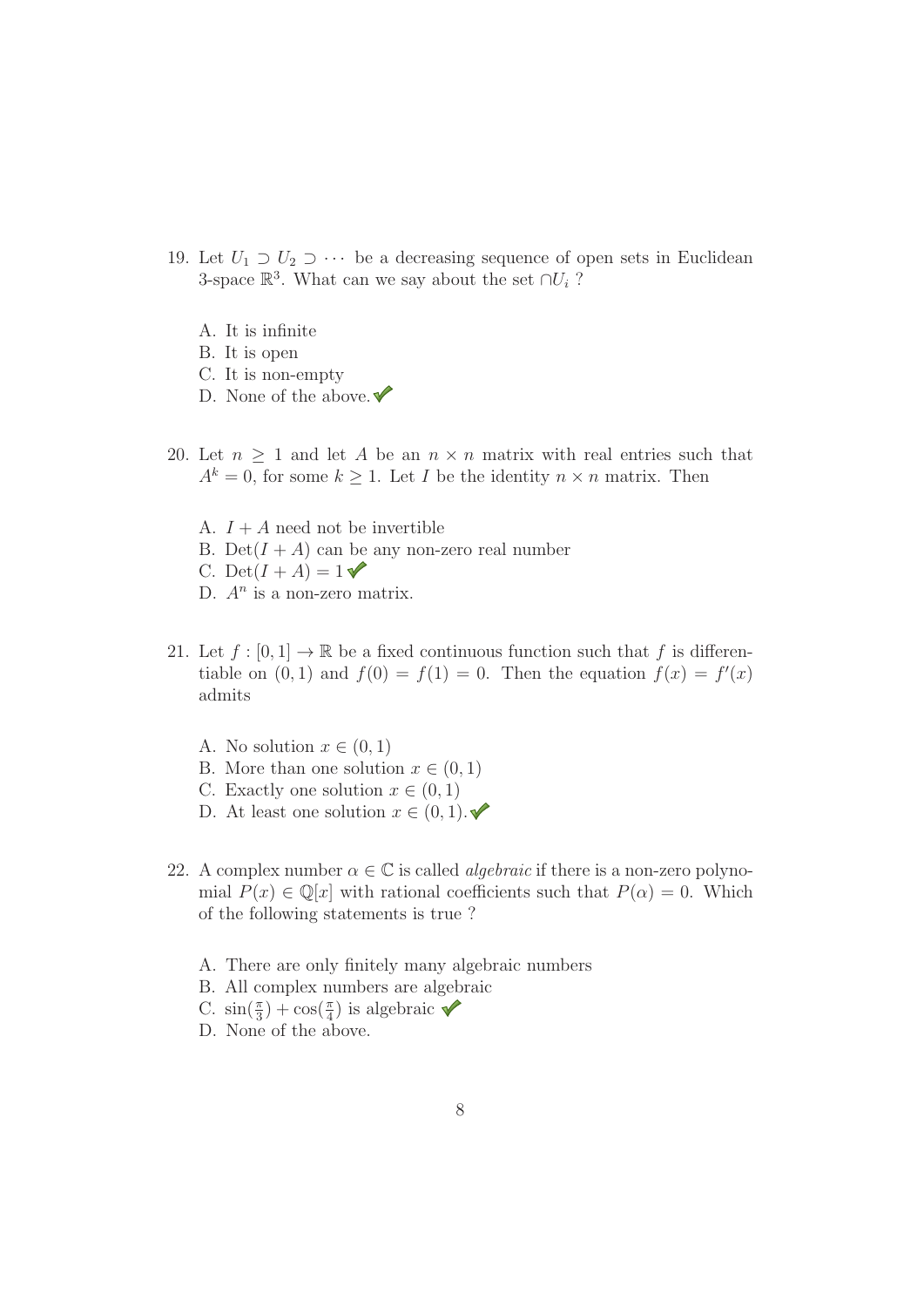- 23. For a group  $G$ , let  $F(G)$  denote the collection of all subgroups of  $G$ . Which one of the following situations can occur ?
	- A. G is finite but  $F(G)$  is infinite
	- B. G is infinite but  $F(G)$  is finite
	- C. G is countable but  $F(G)$  is uncountable
	- D. G is uncountable but  $F(G)$  is countable.
- 24. Let  $f : \mathbb{R} \to \mathbb{R}$  be a continuous function and  $A \subset \mathbb{R}$  be defined by

$$
A = \{ y \in \mathbb{R} : y = \lim_{n \to \infty} f(x_n), \text{ for some sequence } x_n \to +\infty \}.
$$

Then the set  $A$  is necessarily

- A. A connected set  $\blacktriangledown$
- B. A compact set
- C. A singleton set
- D. None of the above.
- 25. How many finite sequences  $x_1, x_2, \ldots, x_m$  are there such that each  $x_i = 1$ or 2, and  $\sum_{i=1}^{m} x_i = 10$  ?
	- A. 89 $\sqrt{ }$
	- B. 91
	- C. 92
	- D. 120.
- 26. Let  $(X, d)$  be a path connected metric space with at least two elements, and let  $S = \{d(x, y) : x, y \in X\}$ . Which of the following statements is not necessarily true ?
	- A. S is infinite
	- B. S contains a non-zero rational number
	- C. S is connected
	- D. S is a closed subset of  $\mathbb{R}$ .